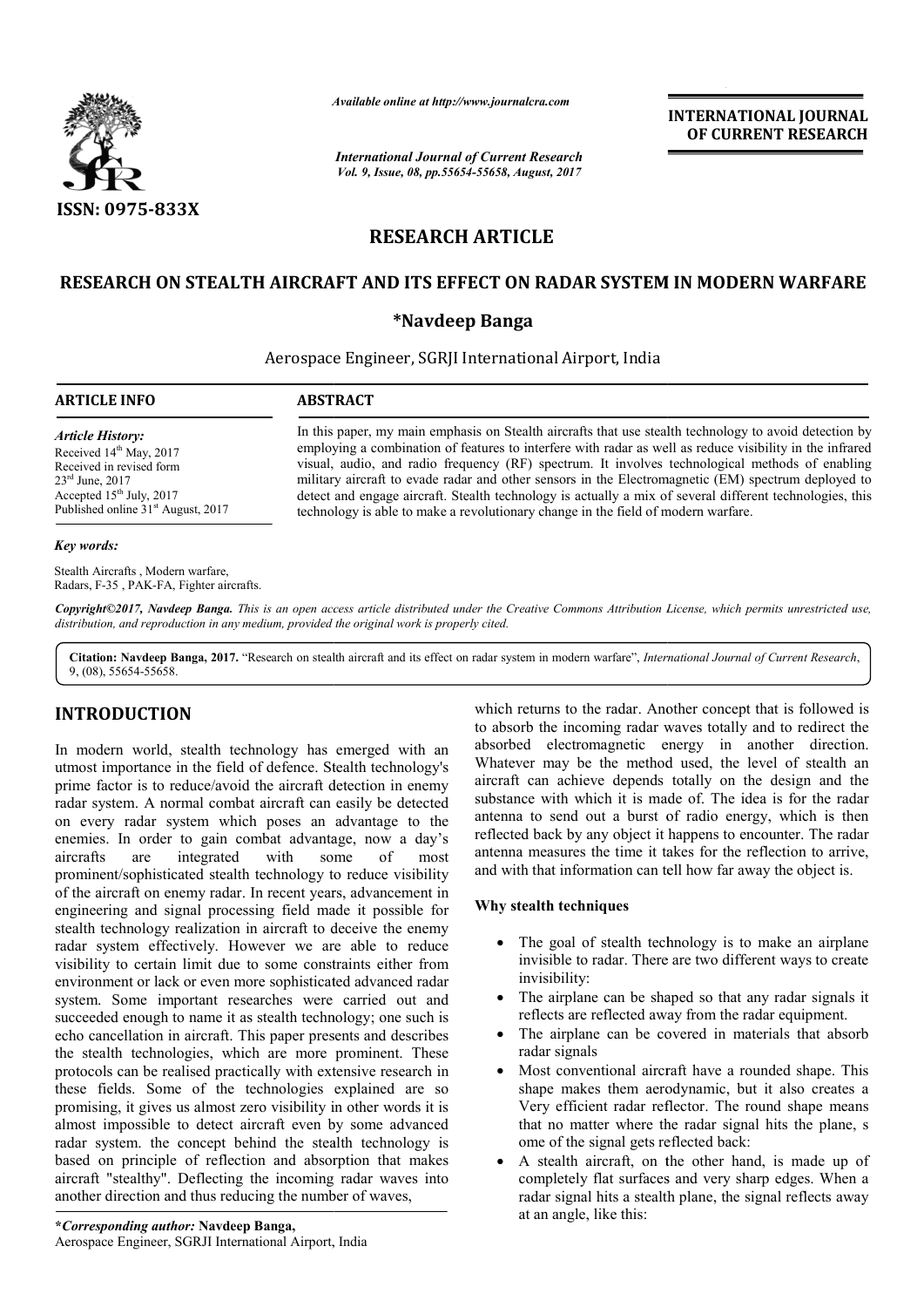• In addition, surfaces on a stealth aircraft can be treated so they absorb radar energy as well. The overall result is that a stealth aircraft can have the radar signature of a small bird rather than an airplane. The only exception is when the plane banks -- there will often be a moment when one of the panels of the plane will perfectly reflect a burst of radar energy back to the antenna.

#### **Stealth Parameters of RADAR (Radio Detection and Ranging)**

RADAR (Radio Detection and Ranging) is a technology which finds most versatile usage in military applications due to its ability in detection of objects using Electromagnetic waves that are invisible for the human eyes. The principle behind its operation is quiet simple, an antenna (transmitter) capable of converting electrical energy into radio waves is used to shoot the Electromagnetic waves in a particular direction, if, an object is struck by this wave, certain amount of this wave is reflected back to the source point where another antenna (receiver) is used to capture the echoed wave. Thus depending on the intensity of this echo the approximate distance  $\&$  height of the object is calculated. To be on a winning side in a war, the basic aspect is being sneaky enough to enter an enemy ground without giving a clue to them. For a team, to do the said, they should have a technology which could make them invisible to the eyes of the enemy RADAR. Stealth mode of operation not only benefits towards gaining an uppe the war but also helps the ground troops to foresee the challenges they may face once entered into the enemies' territory. One of the main challenges to be considered in adapting the stealth features to the vehicle is its performance, the implementing of defensive stealth layers to the aircraft should be done with minimum or with no compromise on the aircraft's performance in the battlefield. This paper gives a detailed picture on the technologies that are available on the 'Stealth mode of operation' for a vehicle especially briefing on different ways to make an aircraft invisible to the eyes of the enemy RADAR system. There are several parametric techniques in which one has to gain knowledge to make an aircraft stealthy enough to sneak without any trace. Some of widely recognised parameters one should get a sight on include: In one of the panels of the plane will perfectly<br>ect a burst of radar energy back to the antenna.<br> **arameters** of **RADAR** (**Radio Detection and**<br> **Aadio Detection and Ranging)** is a technology which<br>
versatile usage in mi nting of defen<br>ne with minim<br>formance in tl<br>ure on the tech<br>e of operation' be even down and material control on the formula in the material particular control on the material control on the material control of the material control of the material control of the material control of the material c

- Shape of the aircraft
- Stealth materials to be used
- Radar cross section element
- Infrared radiation reduction
- Visual detection reduction
- Active stealth monitoring

Although there is several stealth techniques based on different parameters, this paper gives a sight on stealth technologies that are in contrast to the Radar technologies. 'Radar Cross section technique' is one of the categories which are most widely debated & researched segment as it comes under target shaping, material selection & coating, passive cancellation and active cancellation. A paper on Radar cross section reduction was referred in which the visibility of the aircraft was reduced to a margin of 20% compared with the aircraft without this system. The system uses pre calculated approach with the values of Omni directional RCS, clutter & noise databases were calculated in advance. This system utilised active cancellation technique where in a cancellation transmitted alongside the incoming signal in real time. Which gh there is several stealth techniques based on different<br>ters, this paper gives a sight on stealth technologies that<br>contrast to the Radar technologies. 'Radar Cross section<br>que' is one of the categories which are most w indeed provides the phase and amplitude required to cancel the coherent echo signal. System showed an approach to generate an anti phased electromagnetic signal to a target's scattered signal with the required expressions to achieve the real time characteristics of electromagnetic waves. The surface of the aircraft also plays a major role in its ability to being invisible, the use of materials which absorb the electromagnetic waves rather than reflecting back should be considered for the body building of the aircraft. Some of the most promising protocols those can be referred/termed as stealth technology are listed below, end provides the phase and amplitude required to cancel the<br>servent echo signal. System showed an approach to generate<br>antil phased electromagnetic signal to a target's scattered<br>all with the required expressions to achiev

- Automatic Jammer's: In this, signal generator are employed/incorporated in aircraft which generates and transmits the exact replica of source wave.
- Low Reflecting materials: The more commonly/widely used technology is, using low reflective materials to manufacture aircraft.
- Controlled Intrinsic Impedance: This technology will majorly involve controlling the surrounding environment around aircraft, to achieve low reflection co-efficient.
- Advanced Aircraft Design: In this protocol either surface or the design of an aircraft is changed to suits low reflection of microwaves

#### **Methods for Create Invisibility of the Aircraft**

The metal body of an airplane is very good at reflecting radar signals, and this makes it easy to find and track airplanes with radar equipment. The goal of stealth technology is to make an airplane invisible to radar. There are two different ways to create invisibility:

- a) The airplane can be shaped so that any radar signals it reflects are reflected away from the radar equipment.
- b) The airplane can be covered in materials that absorb radar signal.



In addition, surfaces on a stealth aircraft can be treated so they absorb radar energy as well. The overall result is that a stealth aircraft like an F-117A can have the radar signature of a small bird rather than an airplane. The only exception is when the plane banks -- there will often be a moment when one of the panels of the plane will perfectly reflect a burst of radar energy back to the antenna. energy as well. The overall result is that a stealth<br>in F-117A can have the radar signature of a small<br>iairplane. The only exception is when the<br>-- there will often be a moment when one of the

#### *RAS (RADAR Absorbent surfaces surfaces)*

RAS (Radar Absorbent Surfaces) are the surfaces on the aircraft, which can deflect the incoming radar waves and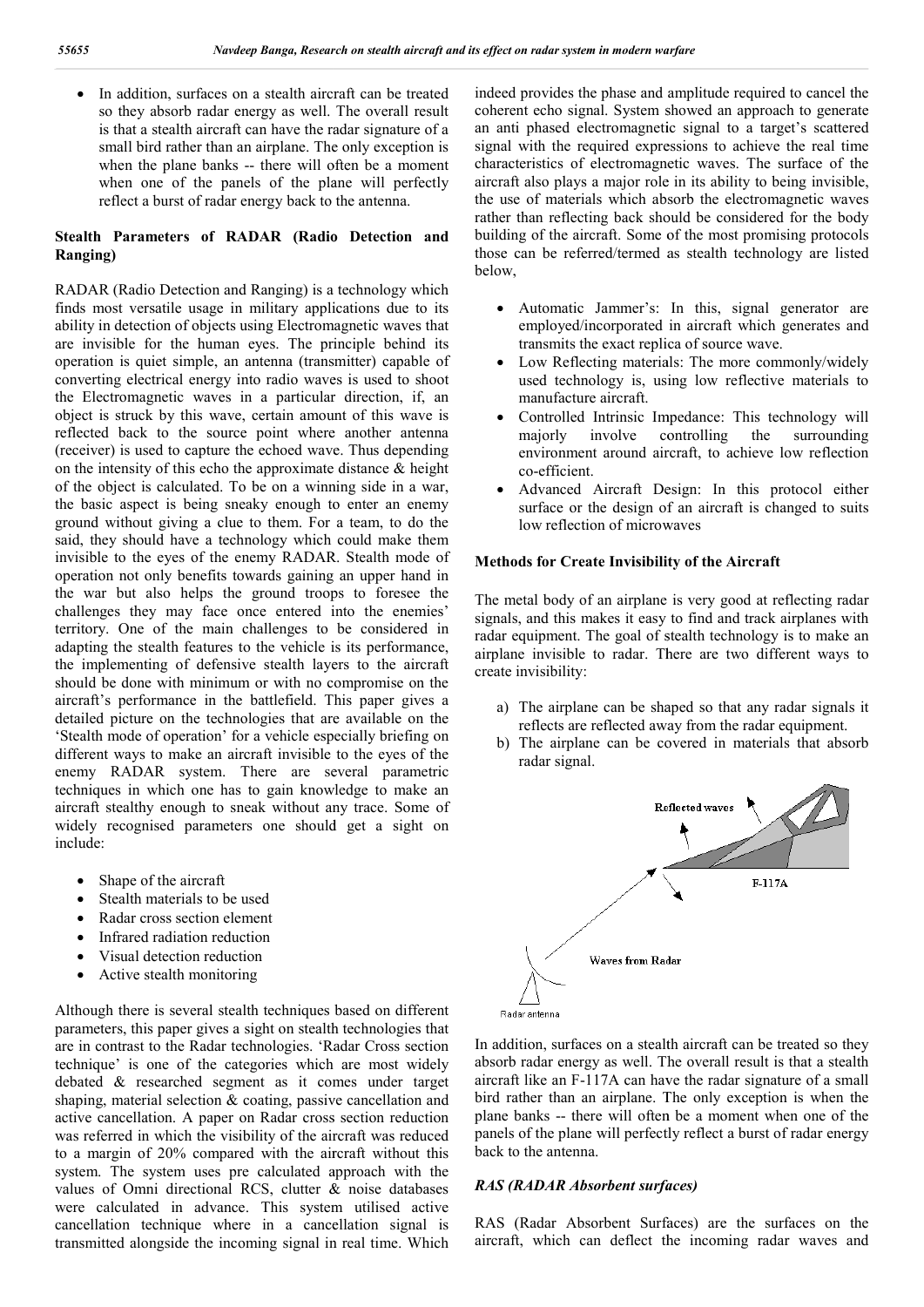reduce the detection range. RAS works due to the angles at which the structures on the aircraft's fuselage or the fuselage itself are placed. These structures can be anything from wings to a refueling boom on the aircraft. The concept behind the RAS is that of reflecting a light beam from a torch with a mirror. The angle at which the reflection takes place is also more important. When we consider a mirror being rotated from 0o to 90o, the amount of light that is reflected in the direction of the light beam is more. At 90o, maximum amount of light that is reflected back to same direction as the light beam's source. On the other hand when the mirror is tilted above 90o and as it proceeds to 180o, the amount of light reflected in the same direction decreases drastically. This makes the aircraft like F-117 stealthy.

#### **Radar Absorbent Materials (RAM)**

We all know that the radar works on the principle where micro waves are used to detect aircraft by analysing the reflected signal from the aircraft. All metal or objects will have their own reflecting properties, Hence sometimes the aircraft, particularly the stealth aircraft's are designed with such low reflecting material or coated with the material which will absorb the signal rather than reflecting the incident signal back to the source. These kinds of aircrafts possess a very poor result in radar's detecting performance. Radar absorbent surfaces absorb the incoming radar waves rather than deflecting it in another direction. RAS totally depends on the material with which the surface of the aircraft is made. Though the composition of this material is a top secret. When radar sends a beam in the direction of the B-2, the radar waves are absorbed by the plane's surface and are redirected to another direction after it is absorbed. This reduces the radar signature of the aircraft.

#### **Material Selection for stealth Aircaft**

For an fighter aircraft generally Nano-materials are formed by

Gas Phase synthesis proces**s** as follows:

- In homogeneous Chemical Vapor Deposition (CVD), particles form in the gas phase and diffuse towards a cold surface due to Thermo-Phoretic forces, and can either be scrapped of from the cold surface to give Nano-powders, or deposited onto a substrate to yield what is called *'particulate films'*.
- In heterogeneous CVD, the solid is formed on the substrate surface, which catalyzes the reaction and a dense film is formed.
- In order to form Nano-materials several modified CVD methods have been developed. Gas phase processes have
- inherent advantages, some of which are noted here:
- An excellent control of size, shape, crystallinity and chemical composition
- Highly pure materials can be obtained
- Multi-component systems are relatively easy to form and Easy control of the reaction mechanisms.

#### **Properties of nano-materials**

Nano-materials have the structural features in between of those of atoms and the bulk materials. While most micro-structured materials have similar properties to the corresponding bulk materials, the properties of materials with nanometer dimensions are significantly different from those of atoms and bulks materials. This is mainly due to the nanometer size of the materials which render them:

- Large fraction of surface atoms;
- High surface energy;
- Spatial confinement;
- Reduced imperfections, which do not exist in the corresponding bulk materials.

Due to their small dimensions, Nano-materials have extremely large surface area to volume ratio, which makes a large to be the surface or interfacial atoms, resulting in more "surface" dependent material properties. Especially when the sizes of Nanomaterials are comparable to length, the entire material will be affected by the surface properties of Nano-materials.

#### **Novel property**

### **Small size effect (Quantum size effect)**

- Contain very small number of atoms (molecules)
- Electromagnetic forces are dominant.
- Wave particle duality. The electrons exhibit wave behavior.
- Quantum confinement.
- Discrete energy levels.

### **Nano-materials for different Sectors of Aviation Industry**

Nano-materials can be primarily used in three areas of Aviation Industry. These are



**Airframe Material**



**Propulsion Material**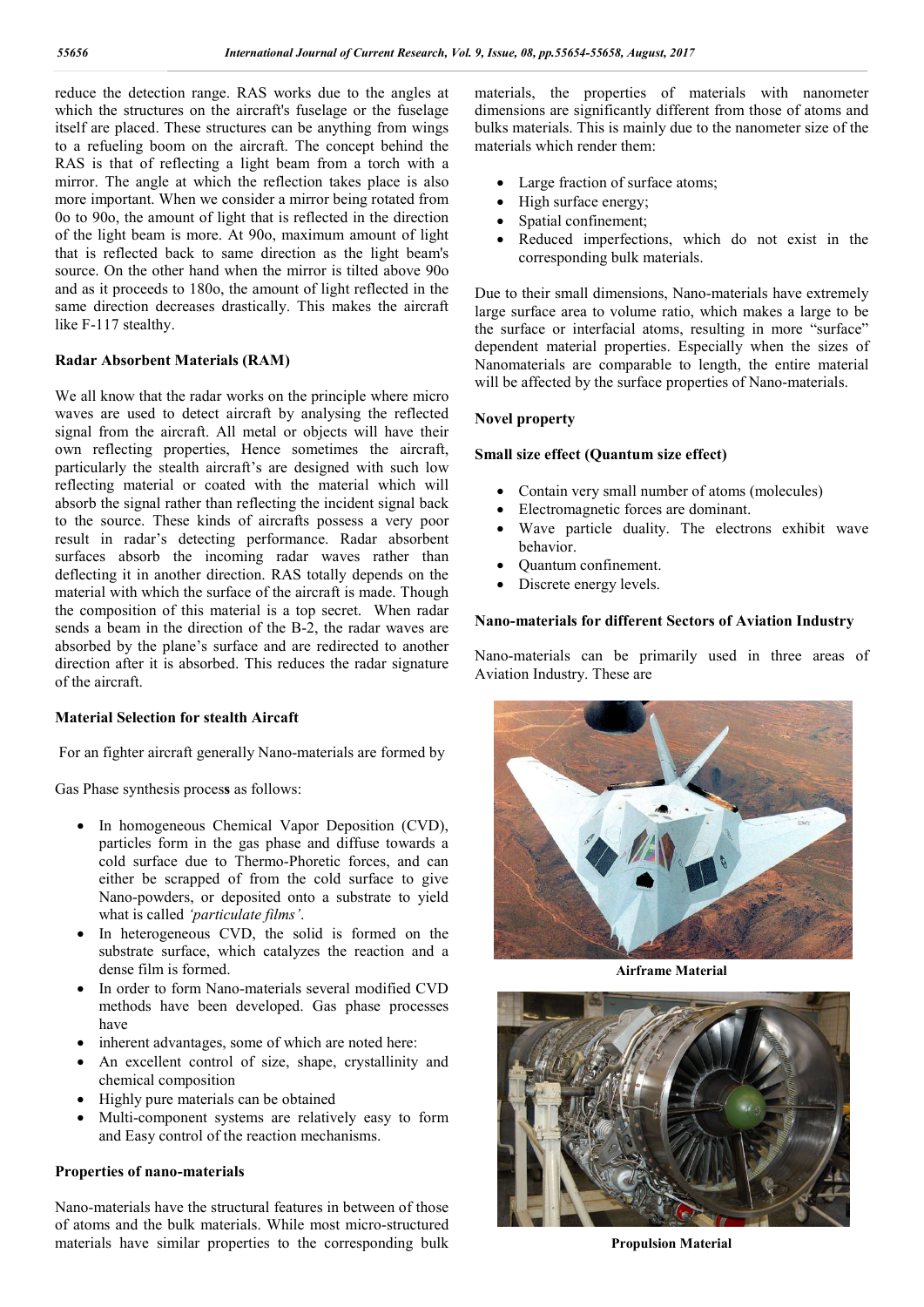## **Nano-coatings for aero***-***engine parts for stealth feature of aircraft**

The coatings are generally used for protecting the structures and surfaces of the aircraft from harsh environments. The stringent requirements like resistance to extreme temperatures, extreme climates, corrosion, abrasion and wear of engine part shave sparked an increased demand for more reliable high performance coatings. Some Nano-materials Coatings with improved high temperature properties may allow higher engine-operating temperatures and therefore improved performance in the future. In particular, magnesium alloys, which are far lighter than steel or aluminium, are prone to corrosion, due to the high chemical. Reactivity of magnesium. Coatings can help prevent corrosion, but the type, typically used contain chromium complexes which are a highly toxic pollutant. Materials used for these novel anti-corrosion Nanocoatings include silicon and boron oxides, and cobaltphosphorous Nano-crystals. Nano-coatings are also now being used on turbine blades and other mechanical components which have to withstand high temperatures and friction wear. Tribological coatings can drastically lower the friction coefficient and improve resistance to wear - this greatly improves the efficiency of the engines.

#### **Radar detection techniques**

Following are techniques of detection for aircraft

- RADAR
- Heat detection
- Turbulence detection
- Visual detection

Radar is a system that allows the location, speed, and/or direction of a vehicle to be tracked. The word "radar" is actually an acronym standing for Radio Detection and Ranging since the device uses radio waves to detect targets. Radar works by sending out pulses of these electromagnetic waves and then "listening" for echoes bounced back by targets of interest. Even though a radar may transmit megawatts of power in a single pulse, only a tiny fraction of that energy is typically bounced back to be received by the radar antenna. The amount of power returned from a target to the transmitting radar depends on four major factors:

- The power transmitted in the direction of the target
- The amount of power that impacts the target and is reflected back in the direction of the radar
- The amount of reflected power that is intercepted by the radar antenna.
- The length of time in which the radar is pointed at the target.

#### **Future of stealth technology**

Stealth technology is clearly the future of air combat. In the future, as air defense systems grow more accurate and deadly, stealth technology can be a factor for a decisive by a country over the other. In the future, stealth technology will not only be incorporated in fighters and bombers but also in ships, helicopters, tanks and transport planes. Ever since the Wright brothers flew the first powered flight, the advancements in this particular field of technology have seen staggering heights.

Stealth technology is just one of the advancements that we have seen. In due course of time we can see many improvements in the field of military aviation which would one-day even make stealth technology obsolete

#### **Conclusion**

The stealth aircraft is need of modern warfare technology. Every aviation related agencies have same agenda as they design and manufacture sixth generation fighter aircraft. Stealth has become the magic word in contemporary weapon systems. Contemporary work on stealth has its roots in longstanding efforts to reduce the visibility of military aircraft through camouflage paint schemes. However, as electronic sensors have replaced the eyes of pilots as the primary means of tracking other aircraft, more intricate means of defense were needed. This paper also concluded that potential of Nanomaterials with Stealth Technology in Aviation (Defense) Sector. Using Nano-technology with Stealth Technology in aviation gives the Low Observability with Light Weight, High Strength, High Toughness, Corrosion Resistance, Less Maintenance & Durability with increase in carrying Pay load hence it becomes cheaper, safer and used for protecting to be the target than the conventional.

## **REFERENCES**

- Bandyopadhyay, T., Y. Li, M.H. Ang. Jr., 2005. Stealth Tracking Of an Unpredictable Target Among Obstacles, Springer Tracts in Advanced Robotics, 43-58.
- Bill Sweetman, 1986. "Stealth Aircraft: Secrets of Future Airpower," Motorbooks International Publishers and Wholesalers Inc.
- Bryzgalov, A.P. 2010. The Potential Efficiency Of Estimating The Coordinates Of A Radio-Frequency Radiation Source By Means of a Passive Radar Installed On A Moving Carrier, *Journal of Communications Technology and Electronics,* 58-64.
- Cadirci, S. 2009. RF stealth (or low observable) and counter RF stealth technologies: implications of counter RF stealth solutions for Turkish air force, naval postgraduate school, March.
- Carpentier, M.H. 1993. Microwave Technology, The microwave engineering handbook, 3, 267-330.
- Doug Richardson, 2001. "Stealth Warplanes: Deception, Evasion, and Concealment in the Air," MBI Publishing Company, New York.
- Hierl, R., H. Neujahr, P. Sandl, 2012. Military Aviation, Information Ergonomics, 159-195.
- Huang, M.J. 2002. Recognition Of Major Scattering Sources On Complex Targets Based On The High Frequency Radar Cross Section Integrated Calculation Technique, *Journal of Shanghai University,* August, 316-321.
- Johnson, C.L. 1975. Lockheed Aircraft Company, "Reduction of Radar Cross Section ofLarge High Altitude Aircraft," Proceedings of the 1975 Radar Camouflage Symposium, Air Force Avionics Laboratory Technical Rept. AFAL-TR-75-100, Dec.
- Khan, J., W. Duan, 2012. Radar Cross section Prediction and Reduction for Naval ships, *Journal of Marine science and application,* 2, June, 191-199.
- Li, B., K. Cao, J. Xu and F. Li, 2012. Passive Radar System Based on GNSS Signal Illumination, China Navigation Satellite Conference.